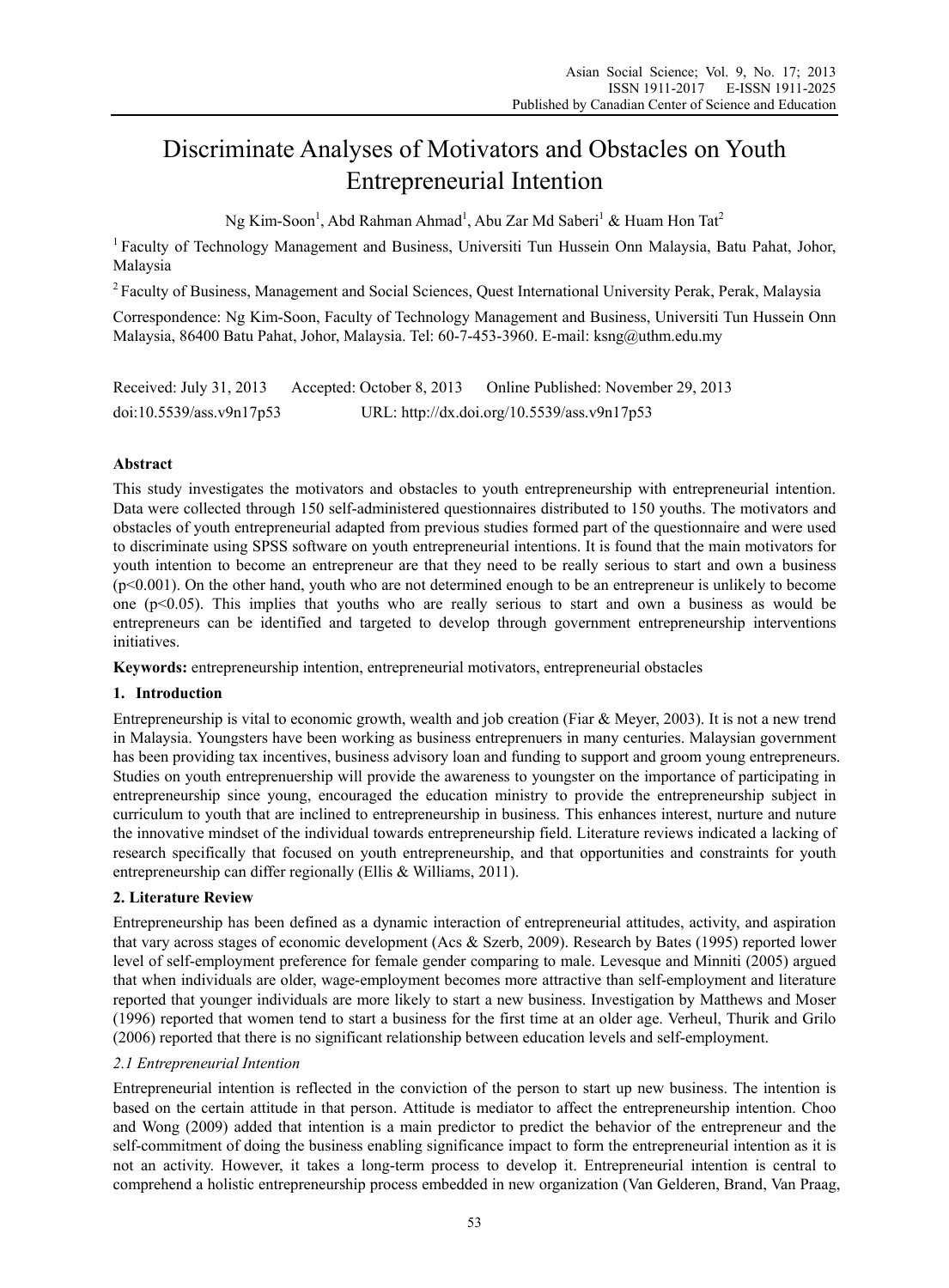Bodewes & Van Gils*,* 2008). If the individual have the intention and tendency to start up new business is not enough to achieve the objective, they must have adoption behavior then the objective will be easy to achieve. Pihie (2009) revealed that the intention behavior can be the determinate factor to predict the human behavior. Ajzen's Theory of Planned Behavior the most defining characteristic of entrepreneurship is the intention to start a business. He posited that any planned behavior is best predicted from the intention to perform that behavior, and the intention to perform the given behavior is influenced by the desirability and feasibility of the behavior, and individual background factors (Ajzen, 1991).

## *2.2 Entrepreneurial Motivators*

According to Ashley-Cotleur, King, and Solomon (2009), there are a few motivators to drive someone be an entrepreneur and they categorized it into (1) demographic variable, (2) attitude, value or psychological factor. Demographic variable will affect entrepreneurship activity such as gender (Kolvereid, 1993; Matthews & Moser, 1995). Crant (1996) found that the family background is motivator as well. For example, men who are growing in the family of entrepreneurship background have the high tendency to follow his family's footstep, start up new business by their own. Role model is also the significance motivator of driving someone to start up new business (Birley & Westley, 1994). Their parent has the tendency to be their children's mentor if they have the working experience and to guide them to start up new business (Matthews & Moser, 1995).

Robichaud, McGraw and Roger (2001) mentioned that there are 4 kinds of categories: (1) extrinsic reward, (2) autonomy, (3) intrinsic reward, and (4) family safety. The differences of the intrinsic and extrinsic reward are in term of motive. Intrinsic reward is related to the self-compliance and grows. It more on drive on the enjoyment in task itself, and intrinsic motivator is more on want to see their skills are improved and enjoy in the self-fulfillment. In other way is extrinsic motivation is perform a task is because to gain the outcome and result from outside, for example participate the competition is just want to enjoy the fulfillment in the extrinsic reward, such as trophy, hamper and etc.

#### *2.3 Entrepreneurial Obstacles*

The first obstacle of the youth participate the entrepreneurship activity is lacking of the financial support. Pretorius and Shaw (2004) showed that majority of the entrepreneurship in the South Africa failed due to not enough capital and lack of resource. The second barrier is that youth are not willing to take risk. They are afraid of failure and cannot stand in the test, will try to avoid explore new knowledge or idea to improve their current situation. It is hard for them to compete with other successful entrepreneurs who are daring to breakthrough in the competitive market. Papulova and Makros (2007) found that majority of the youth lack management skills especially the long term skill technique in the entrepreneurship.

## **3**. **Methodology**

Data for this study were collected by convenient sampling method using self-administered questionnaire distributed to 150 youths living in Batu Pahat, a town located at Johor, Malaysia. The independent variables are the motivator and obstacle on the interest of the youth towards entrepreneurship. Respondent rated on a five point scale, the level of agreement of motivators or obstacles affecting their interest towards entrepreneurship. The dependent variables are the dichotomous questions of youth entrepreneurial intentions. The respondent ticked either a "yes" or "no" on each of the items of youth entrepreneurship intention questions. The motivator and obstacle of entrepreneurship intention measures, and the dichotomous measures of entrepreneurship intention items were adapted and adopted from those used by Solesvik, Westhead, Kolveried and Matlay (2012), Samuel, Ernest, and Awuah (2013), and Fatoki and Olufunso (2012). Cronbach's alpha was used to test the reliability of these measurements. The Cronbach's alpha for the 20 items on motivator of entrepreneurship is 0.84 and the 20 items of obstacles to youth entrepreneurship is 0.86. Reliability scores greater than 0.70 are considered acceptable.

## **4. Findings and Discussions**

Table 1 tabulates the profile of the respondents. The total number of respondents is 150 people. There are equal numbers of male and female, a total of 75 (50%) people each. Their age varies from 21 to 29 years, where 108 (72%) people are 21 years of age to 25, and 42 (28%) are older than 26 to 29 year of age. They are comprised of 3 main races of the populations, where 97 (64.7%) are Malay, 36 (24.0%) are Chinese, 14 (9.3%) are Indian with the remaining 3 (2.0%) from the other races. Thus, the influence gender, age and race factors are controlled in this study and that the population is the range of the youth.

Table 2 tabulates the result of discriminate analysis of entrepreneurial motivations on intentions. From this table, it is observed that the statement "I have thought seriously to start my own business after completing my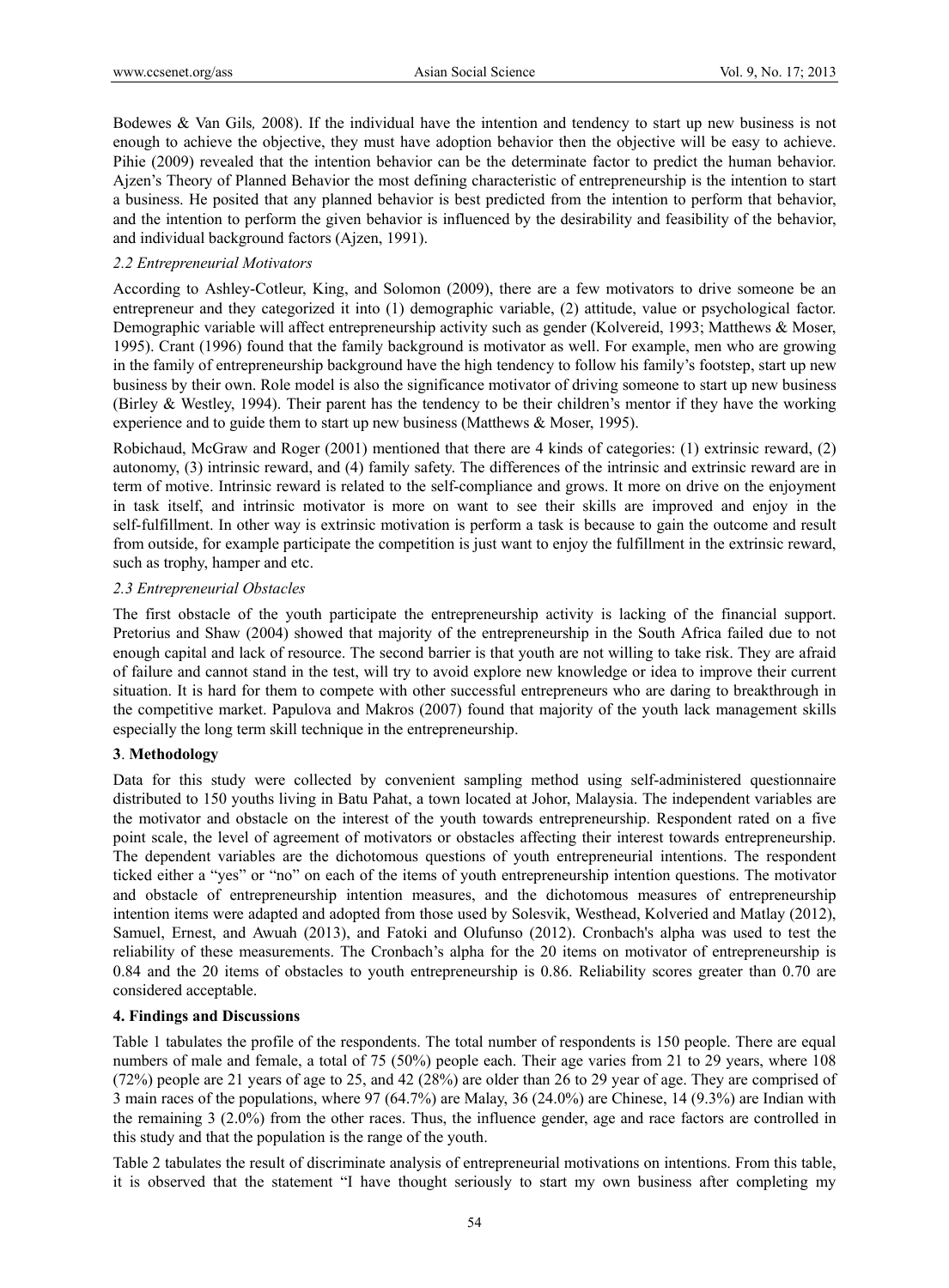education" of entrepreneurship intentions indicated a significant F-Test value at p=0.001 and "I want to be my own boss" indicated a significant F-test value of p<0.001. This implies that the said motivators for youth intention to become an entrepreneur are that they need to be really serious to start and own a business.

| Demographic | Categories          | Frequency      | $(\%)$ |
|-------------|---------------------|----------------|--------|
| Gender      | a. Male             | 75             | 50     |
|             | b. Female           | 75             | 50     |
| Age (years) | a. 21 to $=<25$     | 108            | 72     |
|             | b. $>26$ to $=<29$  | 42             | 28     |
| Race        | a. Malay            | 97             | 64.7   |
|             | b. Chinese          | 36             | 24.0   |
|             | c. Indian           | 14             | 9.3    |
|             | d. Others           | 3              | 2.0    |
| Education   | a. Secondary School | 22             | 14.7   |
|             | b. Diploma          | $\overline{4}$ | 2.7    |
|             | c. Degree           | 124            | 82.6   |
|             |                     |                |        |

#### Table 2. Discriminate analysis of entrepreneurial motivations on intentions

| S/N | Entrepreneurship Intentions (Dependent Variables)                                  | F Value | Significant value<br>of F-test |
|-----|------------------------------------------------------------------------------------|---------|--------------------------------|
| 1.  | My professional goal is to become an entrepreneur                                  | .058    | .809                           |
| 2.  | I prefer to be an entrepreneur rather than to be an employee in a<br>company       | .000    | .994                           |
| 3.  | I am prepared to do anything to be an entrepreneur                                 | 1.563   | .213                           |
| 4.  | I'll put every effort to start and run my own business                             | .286    | .593                           |
| 5.  | I have thought seriously to start my own business after completing<br>my education | 10.663  | .001                           |
| 6.  | I have a strong intention to start a business someday                              | .072    | .788                           |
| 7.  | I'm determined to create a firm in the future                                      | .300    | .585                           |
| 8.  | I want to be my own boss                                                           | 15.633  | .000.                          |
| 9.  | I will start my business in the next five years                                    | .605    | .438                           |

Table 3 tabulates the result of discriminate analysis of entrepreneurial obstacles on intentions. From this table, it is observed that the statement requesting the respondents to indicate whether they will start their business in the next five years indicated significant value of F Test at p<0.05. It implies that youth who are not determined enough to be an entrepreneur is unlikely to become one.

These findings are in line with the behavioral theory posited by Ajzen (1991). It is about youth conviction to start up new business and own a business that will lead to business venture. It is about planned behavior and the serious thought to own and become a boss are as a result of to perform that behavior, and the intention to perform the given behavior is influenced by the desirability and feasibility of the owning a business. Praag and Ophem (1995) argued that insight into the individual determinants of the willingness and opportunity to become.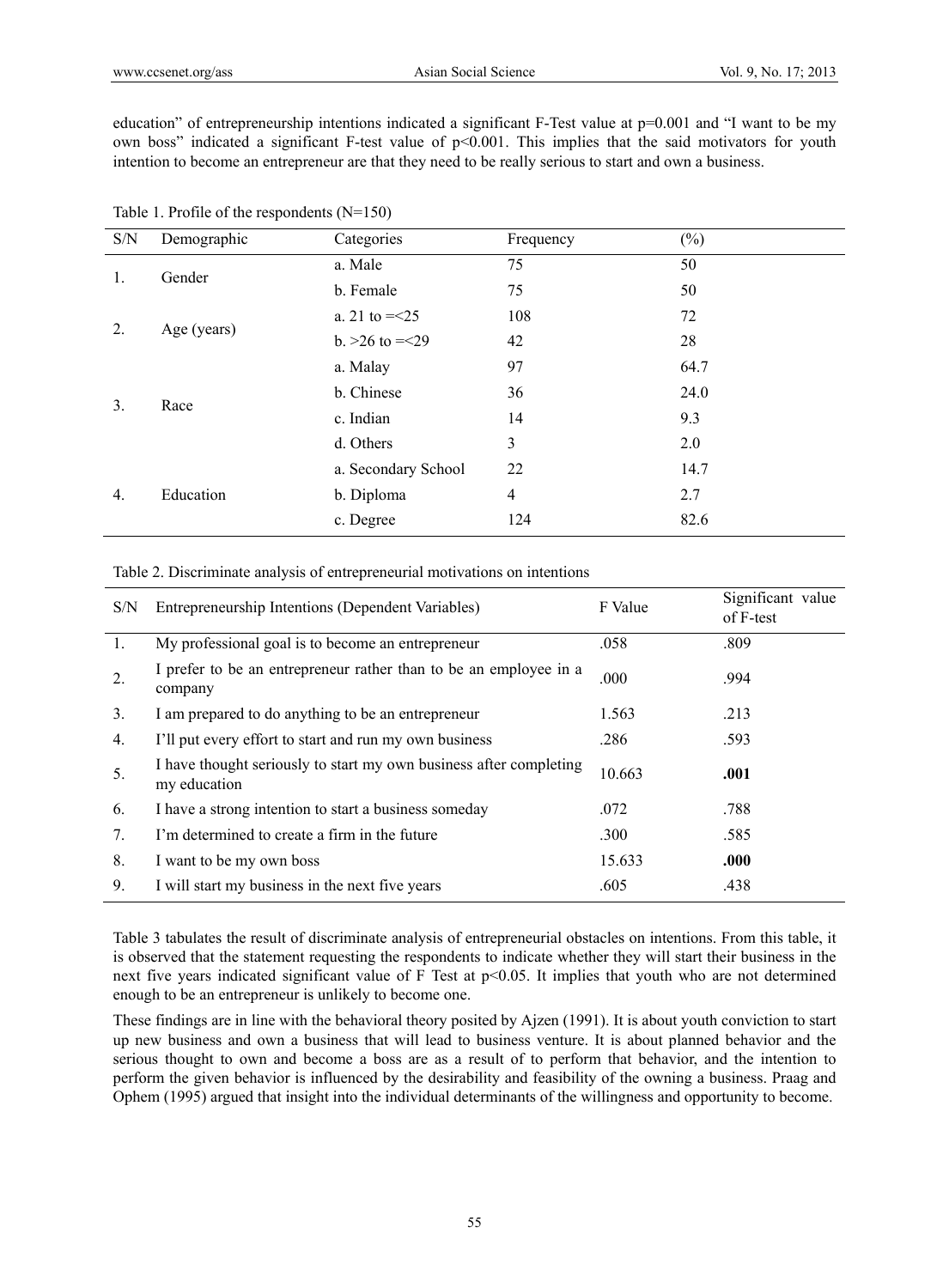| S/N | Entrepreneurship Intention (Dependent Variables)                                   |       | Significant value<br>of F-test |
|-----|------------------------------------------------------------------------------------|-------|--------------------------------|
| 1.  | My professional goal is to become an entrepreneur                                  | .088  | .767                           |
| 2.  | I prefer to be an entrepreneur rather than to be an employee in a<br>company       | .909  | .342                           |
| 3.  | I am prepared to do anything to be an entrepreneur                                 | .087  | .769                           |
| 4.  | I'll put every effort to start and run my own business                             | .800  | .373                           |
| 5.  | I have thought seriously to start my own business after completing my<br>education | 1.906 | .169                           |
| 6.  | I have a strong intention to start a business someday                              | 2.816 | .095                           |
| 7.  | I'm determined to create a firm in the future                                      | .619  | .433                           |
| 8.  | I want to be my own boss                                                           | .339  | .561                           |
| 9.  | I will start my business in the next five years                                    | 5.065 | .026                           |

#### Table 3. Discriminate analysis of entrepreneurial obstacles on intentions

Self-employed is important to identify would be entrepreneurs to be targeted to develop them as entrepreneur through government assistance initiatives. Government agencies and different types of interventions could be offered. These include training, information, advisory, consultancy, financial, and vendor programmes. Entrepreneurship is a serious field of research work should be based on economic and management theory. As mentioned in the introduction, different contexts require tailored approaches to suit the respective needs of the individual concerned. Future researcher need to investigate from multi-level and wide time frame perspectives.

#### **5. Conclusion**

It is found that the main motivators for youth intention to become an entrepreneur are that they need to be really serious to start and own a business. Youth who are not determined enough to be an entrepreneur is unlikely to become one. For efficient entrepreneur development programme, youths who are really serious to start and own a business as would be entrepreneurs can be identified and targeted to develop through government entrepreneurship interventions initiatives.

#### **References**

- Acs, Z. J., & Szerb, L. (2009). The Global Entrepreneurship Index (GEINDEX). *Foundations and Trends in Entrepreneurship, 5*, 341-435. http://dx.doi.org/10.1561/0300000027
- Ajzen, I. (1991). The theory of planned behavior. *Organizational Behavior and Human Decision Processes, 50*, 179-211. http://dx.doi.org/10.1016/0749-5978(91)90020-T
- Ashley-Cotleur, C., King, S., & Solomon, G. (2009). *Parental and gender influences on entrepreneurial intentions, motivations and attitudes*. George Washington University.
- Bates, T. (1995). Self-employment entry across industry groups. *Journal of Business Venturing, 10*, 143-156. http://dx.doi.org/10.1016/0883-9026(94)00018-P
- Birley, S., & Westhead, P. (1994). A taxonomy of business start-up: reasons and their impact on firm growth and size. *Journal of Business Venturing, 9*, 7-31. http://dx.doi.org/10.1016/0883-9026(94)90024-8
- Choo, S., & Wong, M. (2009). Entrepreneurial intention: triggers and barriers to new venture creations in Singapore. *Singapore Management Review, 28*(2), 47-64.
- Crant, M. (1996). The proactive personality scale as a predictor of entrepreneurial intentions. *Journal of Small Business Management, 5*, 131-142.
- Ellis, K., & Williams, C. (2011). *Maximising impact of youth entrepreneurship support in different contexts-Background report, framework and toolkit for consultation*. Overseas Development Institute, 111 Westminster Bridge Road, London SE1 7JD, UK.
- Fatoki, O., & Patswawairi, T. (2012). The Motivations and Obstacles to Immigrant Entrepreneurship in South Africa. University of Johannesburg. *South Africa Journal of Social Science, 32*(2), 133-142.
- Fiar, J. H., & Meyer, M. H. (2003). Entrepreneurship and Start-Ups in the Boston Region: Factors Differentiating